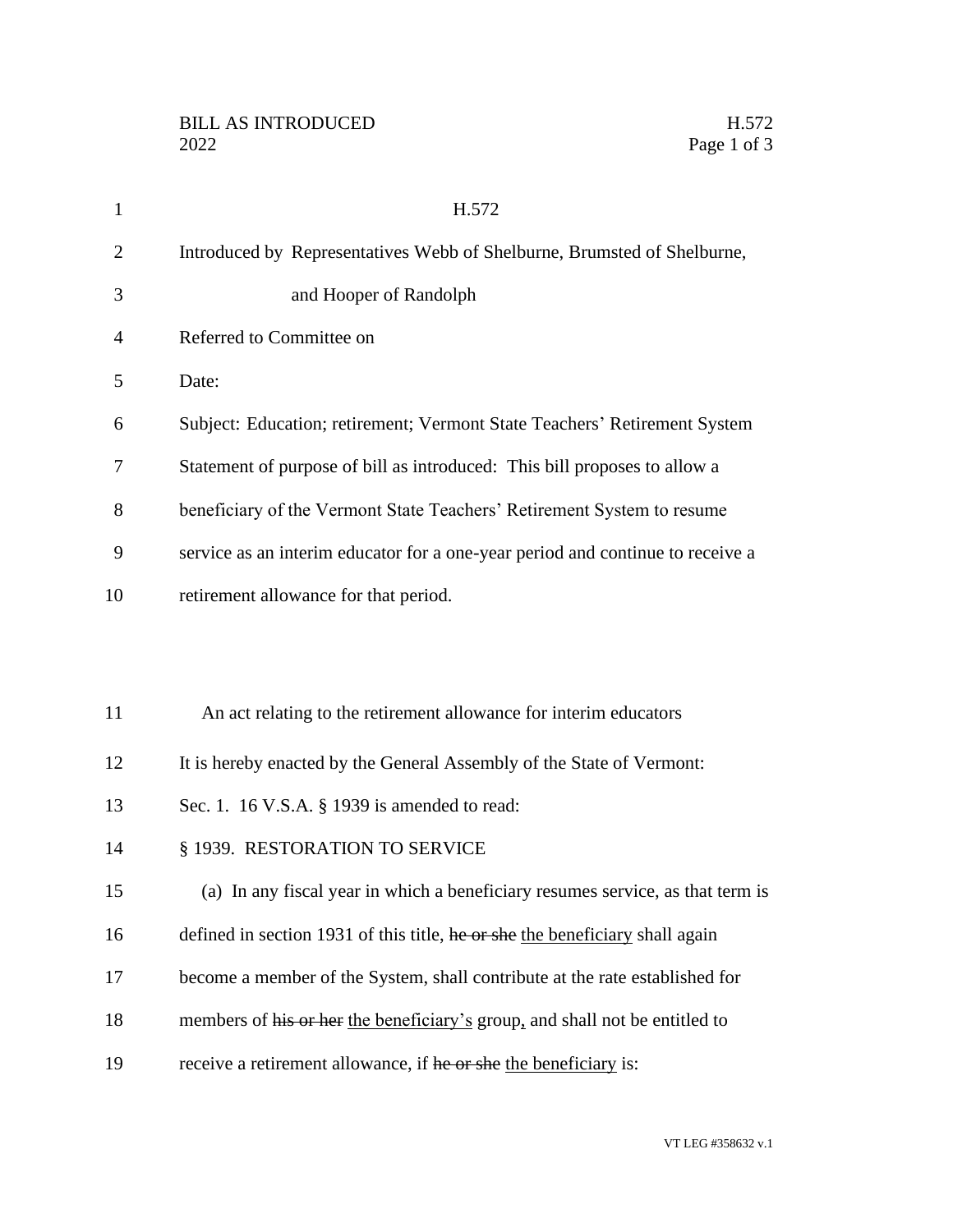## BILL AS INTRODUCED H.572<br>2022 Page 2 of 3

| $\mathbf{1}$   | (1) compensated in excess of the allowable number of days per school              |
|----------------|-----------------------------------------------------------------------------------|
| $\overline{c}$ | year as established by the Board for substitute teaching; or                      |
| 3              | (2) receives compensation in excess of 60 percent of the average                  |
| $\overline{4}$ | compensation in the teacher System.                                               |
| 5              | (b) If a person once again becomes a member under subsection (a) of this          |
| 6              | section, membership shall be retroactive to the beginning of the fiscal year in   |
| 7              | which the person resumed service and the member shall not be entitled to any      |
| 8              | retirement allowance received during that fiscal year. If the person received a   |
| 9              | retirement allowance during the fiscal year in which he or she resumed service,   |
| 10             | upon subsequent retirement the Board shall suspend his or her retirement          |
| 11             | allowance for a period necessary to reimburse the System for the total            |
| 12             | retirement allowance received during the period in which the beneficiary          |
| 13             | resumed service and became a member.                                              |
| 14             | (c) Upon subsequent retirement of a person who once again becomes a               |
| 15             | member under subsection (a) of this section, the beneficiary's former             |
| 16             | retirement allowance shall be restored, but the beneficiary shall not be entitled |
| 17             | to cost of living adjustments for the period during which he or she was restored  |
| 18             | to service. In addition to the former retirement allowance, a beneficiary shall   |
| 19             | be entitled to a retirement allowance separately computed for the period          |
| 20             | beginning with his or her last restoration to service for which the member has    |
| 21             | made a contribution.                                                              |